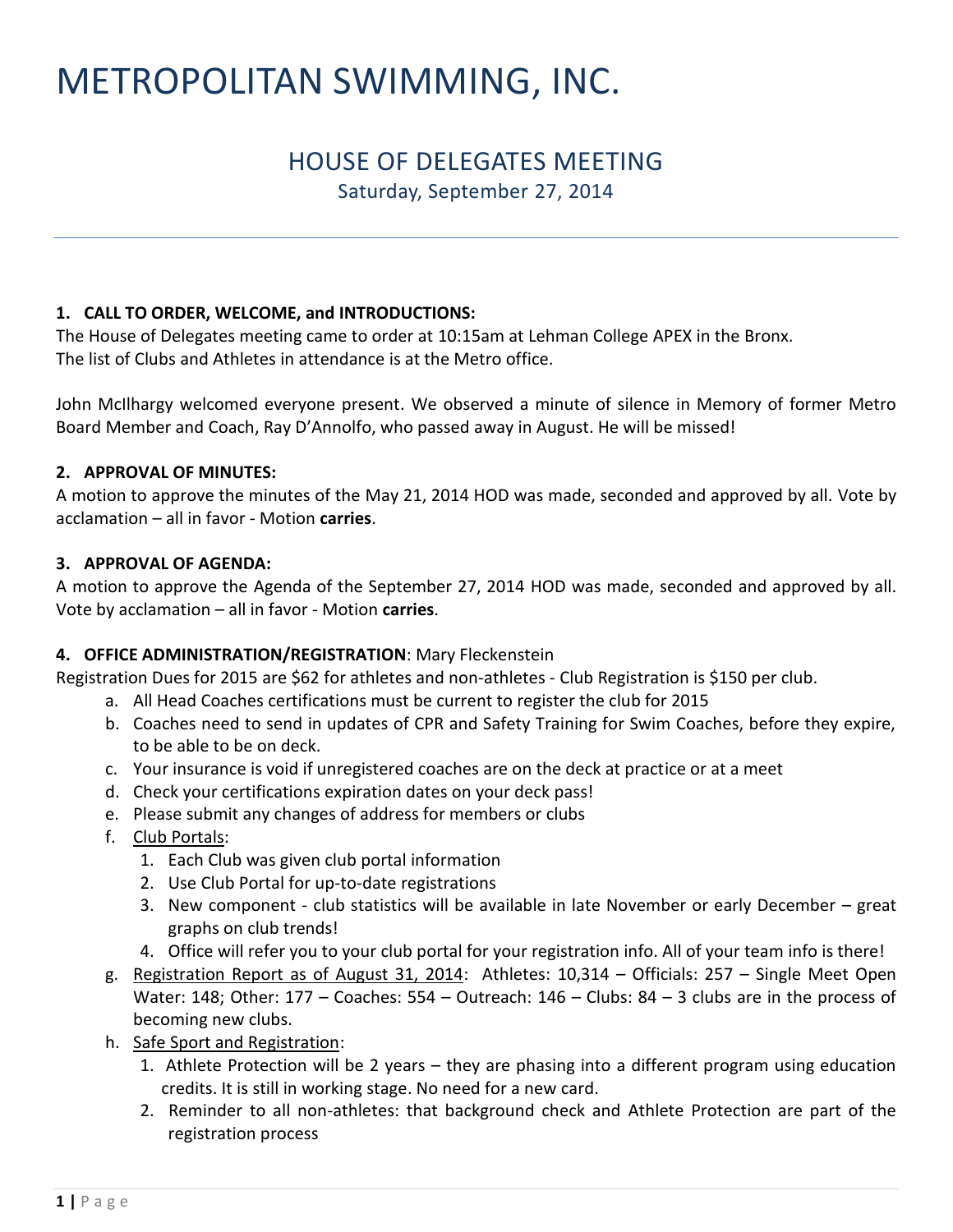- 3. New wording for deck changing it is prohibited will send info to meet directors. Sanction request/applications have been updated. All meets information from now on must have the new wording. It is no longer a choice.
- 4. Caution on social media non-athletes should NOT have "friends" that are registered athletes on their personal accounts (Facebook, twitter, etc)! Do not post pictures of athletes on your personal pages. OK on team pages open to the public.
- 5. Pre-employment screening: you must follow USA Swimming protocol on employment screening. When a club registers, you check a box that says you have complied. You must do this even if coach previously coached on another team.
- 6. Please be sure you let the office know who in your club is in charge of registrations.
- 7. Transfers any athlete that has EVER been registered with USA Swimming, even in another LSC, MUST have a transfer form to join a different team. Even if it was 5 years ago!

### **5. GENERAL CHAIRMAN: John McIlhargy**

- a. Congratulations to Bob Trotman of Nu-Finmen Swim Club Bob received the Diversity & Inclusion Award at the 2014 USA Swimming Convention earlier in September.
- b. Congratulations also to Mary Fleckenstein, Office and Registration Officer, who was honored with a "Surprise" Lifetime Membership to USA Swimming at Convention.
- c. Metro Swimming had 39 All-American Athletes for 2013-14! We are very proud of that!
- d. Long Course Summer Senior Mets Champions: LIAC: Women Team Award; BAD: Men Team Award; Badger Swim Club: Overall Team Award.
- e. Eastern Zone Long Course: Metro had 220 athletes and finished in 2<sup>nd</sup> place overall
- f. Metro had 222 Sanctioned Meets from September 1, 2013 to August 31, 2014 This includes regular sanctions, time trials sanctions, approved meets sanctions and observed meets sanctions. There were 272,815 individual times and 4,156 relays uploaded in SWIMS.
- g. All written reports from Convention are posted on the web site please read them!
- h. Moving forward to the next HOD, we will be moving to a consent agenda format.
- i. Reminder: changes to Rules & Regulations (P&P manual) require a written submission 30 days prior to vote!
- j. We are working on LEAP 2 It takes lots of time to do and there are just so many hours in a day to work on this. Many LSC's do have permanent office full time personnel to accomplish it all!

## **6. FINANCE AND TREASURER**: **Bob Fitzsimmons** and **Corinne Cody**

- a. Profit and Loss 2014 vs. Budget and Prior Year Report was available to all at the meeting
	- a. Actual income: \$394,866.92 Budget was \$377,250.00
	- b. Actual Expenses: \$304,847.04 Budget was \$353,813.00
	- c. Actual Net Operating Income: \$90,019.88 Budgeted Net Income was \$23,437.00
- b. Budget Overview for 2015: The report was available at HOD All budget items for 2015 were due at the end of April.
- c. A motion to approve the proposed budget was made, seconded and approved by acclamation. **Motion carries** – Budget passed as presented.
- d. Corinne also presented the Statement of Position as of August 31, 2014: Assets and Liabilities and Net Assets.
- e. Another report Capital Budget September 2013 to August 2014 was also available

## **7: REPORTS OF OFFICERS:**

John McIlhargy mentioned that starting with our next HOD meeting, we will have a lot of items to vote on – P&P Manual – so we will move to a "Consent Agenda Format" – we will have everything out and publicized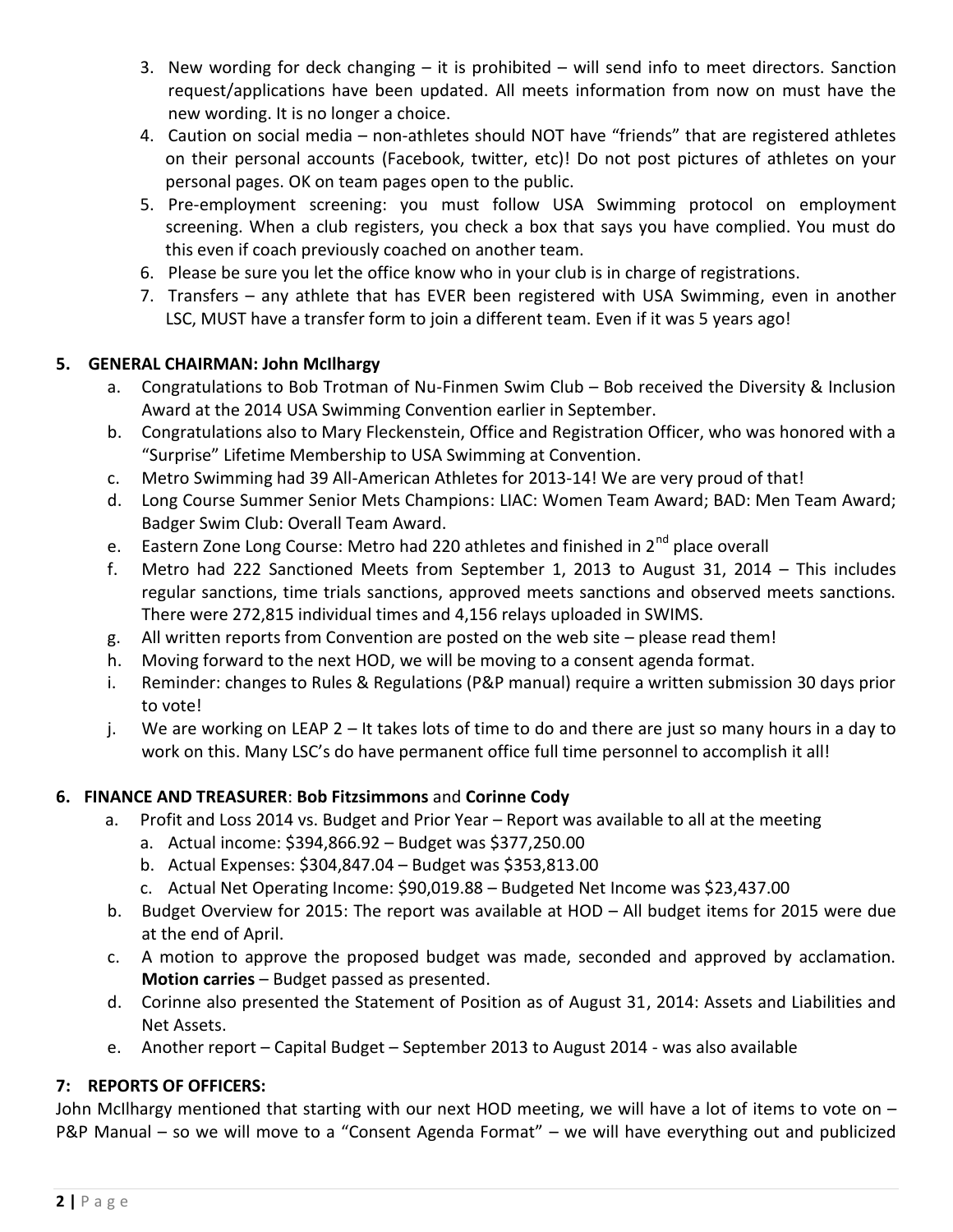very early (at least 30 days before the next HOD) so that all clubs can review everything before voting, either as a group of items, or at individual items if pulled.

In addition, any changes to the Rules & Regulations of the LSC do require a 30-days notice before a vote can be done.

#### a. **Administrative Vice Chair** – Denise Byrne

- a. Reminder to all: No cell phones or recording devices behind the blocks Timers must not take pictures or videos or talk/text on their phones while they are timing! This rule actually applies to swimmers, timers, coaches and parents. In addition, cameras and recording devices are not allowed to be used in the locker rooms! Meet marshals must be aware of this.
- b. Swimmers are not allowed to use "Kinesio" tapes in competitions!
- c. Employer pre-employment application is online at (USA Swimming / Member Resources / Programs & Services / Safe Sport / Screening & Selection
- b. **Senior Chairs** John Collins and Dave Ferris
	- a. **John Collins** attended a meeting at Convention where Frank Bush discussed the plans for the quadrennial. USA Swimming is trying to keep swimmers in the water later into the Summer.
	- b. Addition of the "Legends" meet to help bridge the gap between Sectionals and Junior Nationals.
	- c. John feels that our LSC schedule should be consistent and catered to our swimmers in Metro and not moving Senior Mets from where it has been in July. This will mean that Senior Mets will be the same weekend as SuperSectionals in 2015.
	- d. Addition of a Zone Senior Championship in August same weekend as Nationals and LCM Eastern Zone meet – which will be a good end of summer team meet for many Metro teams.
	- e. **Dave Ferris** talked about the rules for Senior Mets participation in 3 Metro-sanctioned meets, accurate definition of who is a Historical Metropolitan Swimmer, High School swimmers that want to join a team but have never swam in a USA-S Club/Team and don't have 3 Metro meets in order to participate in Senior Mets. Dave Ferris made some proposals:
		- a. Motion #1 202.2 remove the sentence "only during the year they reside at school"
		- b. Motion #2 define the Metro Historical Swimmer as a swimmer who has resided in the geographical area of the Metropolitan Swimming LSC for 3 years prior to the age of 18.
		- c. Motion #3 18-Under swimmers residing in the geographic boundaries of Metropolitan Swimming for 3 years are exempted from these rules

Discussion followed on these motions – After consideration, all above motions were **tabled** until the next HOD meeting.

- c. **Age Group Chairs** John Yearwood and Edgar Perez
	- a. John Yearwood mentioned that this past summer, the EZ team with 220 swimmers, was one of the largest ever one for Metro – we finished in  $2<sup>nd</sup>$  place overall this summer.
	- b. We need new Age Group Chairs to be voted on at the next May HOD Meeting Elections as neither John nor Edgar can run again unfortunately!
	- c. Metro set many EZ Meet records and Joy Jiang set a National Age Group Record (NAG).
	- d. This was the first Zone meet in which "Chase Starts" were used it worked well and it will be used at every session in 2015.
	- e. Reminder that Metro must have a Chaperone for every 4 swimmers from any Team attending the EZ Meets.
- d. **Coaches Representative** Amine Boubsis

Amine was unable to attend the meeting. His report from Convention is posted on the Metro Web Site.

- e. **Technical Planning** David Ellinghaus
	- a. David Ellinghaus had to leave the meeting early and was unable to present his report himself. Mary Fleckenstein stepped in.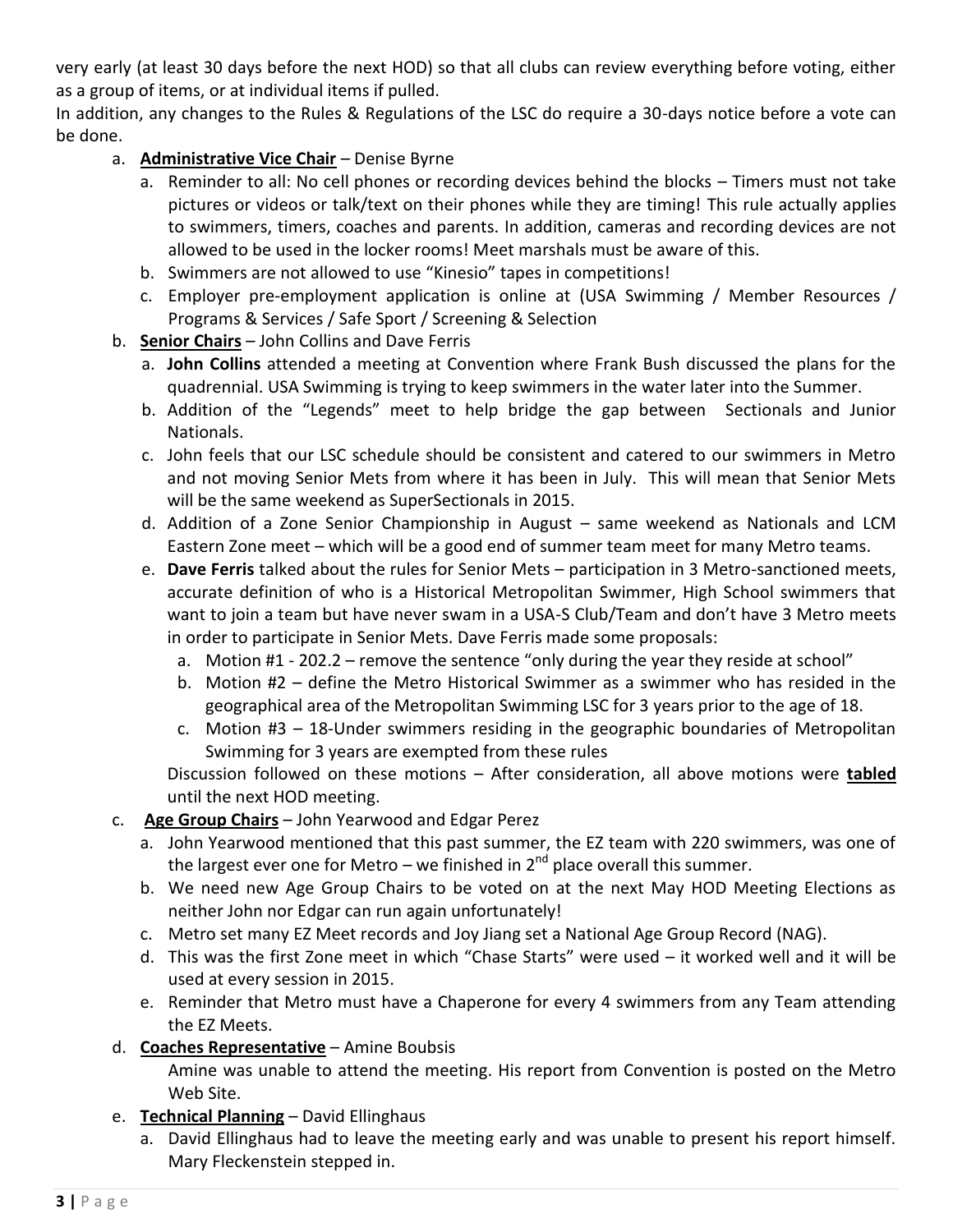- b. Long Course Meets Bids Procedures for April-August 2015 All meet bids, with completed paperwork filled out, must be sent to the Metro Office by January 15, 2015. Meet directors that are listed on the papers will be notified of anything that needs to be corrected by January  $22^{nd}$ . Teams will have until February 5<sup>th</sup> to make any updates and the Final Long Course Schedule will be posted on February 12, 2015.
- c. Please make sure that you have your pool secured before you send your bids!!!
- d. Time standards for the SCY 2015 meets and for the 2015 LCM meets have been updated and are posted on the website.
- e. Metro Teams Updated Alignment for Metro Meets in 2015 is posted on the Metro Web site!
- f. **Safe Sport/Safety** Brian Hansbury
	- a. Brian was unable to attend the meeting but there were no new reports at this time.
- g. **Officials**  Bob Fitzsimmons
	- a. At this time we have 260 officials we will try to get to 325 by the end of the short course season. We need more help and more volunteers – there will be a meeting after the HOD.
	- b. At the time of this HOD, meetings had been scheduled at Sachem (October 4<sup>th</sup>), AGUA (October 5<sup>th</sup>), BGNW (October 11<sup>th</sup>), PATS (October 11-12 at Lehman), RFAC (October 18-19), NBS (in December), and Staten island wants clinics as well.
	- c. We need to schedule Meet Directors and Administrative Officials Clinics as soon as possible…
	- d. Our Volunteer Officials are overworked and need more parents volunteers! Please contact Bob Fitzsimmons for more information.

#### h. **Disabilities Coordinator** – Denise Byrne

- a. All personal Assistant that will be on-deck MUST be registered as USA-S and take the Background Check and Athletes Protection courses.
- i. **Swim-A-Thon** Rich Finkelstein
	- a. Nothing new at this time.
- j. **Open Water** Robb Ripp
	- a. Robb was not here but Mac mentioned that we ran a few OW meets this year and that he hopes to see many more in the near future in our LSC.

#### k. **Diversity**

- a. John Yearwood spoke at the meeting. Thanks to Ray Willie who started the program many years ago!
- b. NYC Parks & Rec. has more than 500 Outreach swimmers that will be soon be registered with Metropolitan Swimming
- c. Great pilot program and they will compete in many Metro Meets.

#### **7: STRATEGIC PLANNING:** John McIlhargy

- a. **Strategic Planning:** We are going to do a Board Retreat with the help of USA Swimming to put together "our" Strategic Planning. We have our core values:
	- a. Vision Statement
	- b. Mission Statement
	- c. Strategic Initiatives
	- d. Goals
	- e. Action Items
- b. **Mission and Vision:** Promote, develop and improve competitive swimming through Education, Support, and Opportunities for participation to a diverse swimming community.To inspire and provide quality opportunities for our members to achieve excellence in the sport of competitive swimming.
- c. **Organizational Life Cycle**: Where are we?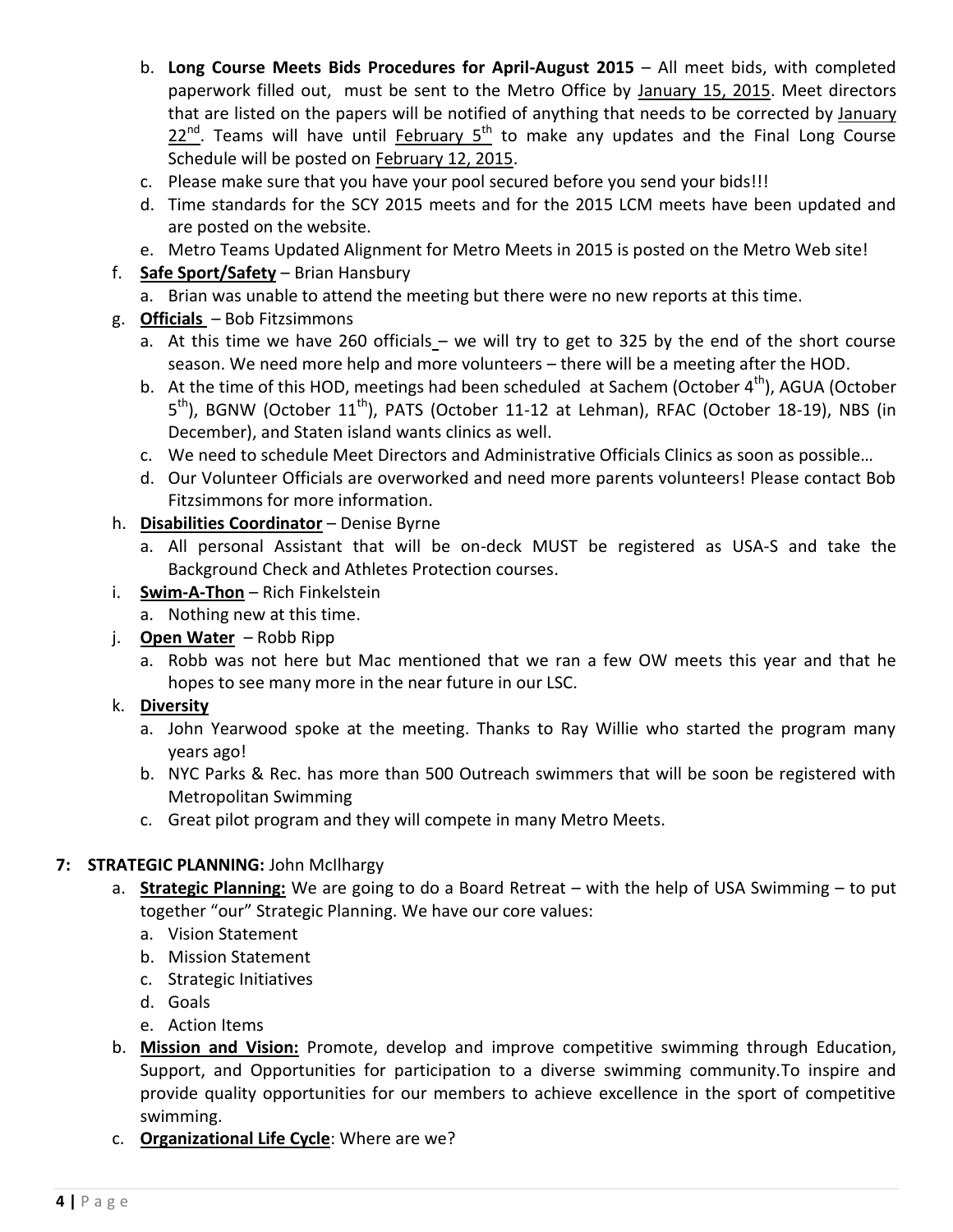- a. Old Age too many years of "same old, same old". Abilities to cope with environment and serve real needs of the members and organization are vulnerable – Managers, leaders, bicker and internal control suffers. Few have the energy or interest to seek reversal of this situation
- b. Revitalization Revitalization of mission and philosophy (what, for whom and why). Defining or redefining "service niche". The essentials needs of members that must be met and that no other LSC is in better position to meet.

## d. **SWOT Analysis Exercise**:

- a. Organizational Internally:
	- 1. Strengths of the organization:
		- 1. Actually not that expensive to be a year-long swimmer compare to most sports
		- 2. We are a small geographic region most of us have known each other for decades (this is also a weakness as we are on top of each other all the time)
		- 3. Office # of meets we host experience
	- 2. Weaknesses of the organization:
		- 1. We need more support with age group and with education
		- 2. we need much more Long Course meets
		- 3. We need more support for our athletes
		- 4. We need more people that want to volunteer on committees!
- b. Outside of the Organization:
	- 1. Strengths of the organization:
		- 1. Metro is the largest youth organization in New York (with Soccer)
		- 2. Financial strength
		- 3. Coaching ability
		- 4. Performance of our athletes
	- 2. Weaknesses of the organization:
		- 1. We sanction, for free, all kinds of events which give plenty of work to our board members – for example: (approval meets (YMCA), Observed meets (High School Championships, College Meets, in-house time trials,
		- 2. Not enough pools loosing pools too many teams on top of each other in the same geographic area (and zip code)
		- 3. No fundraising as an LSC
- c. Critical Issues and Choices:
	- 1. Identify three-four issues or choices you judge to be crucial to organizations future success:
		- 1. We need more facilities
		- 2. We need more change in meet formats
		- 3. We need more fun for the swimmers
		- 4. We need more education
		- 5. We need shorter meets!
		- 2. Weaknesses of the organization:
			- 1. "Factory Swimming" is all we do for the best of our swimmers?
			- 2. We do not offer seasonal membership
			- 3. We do not do enough publicity
			- 4. We may need some corporate sponsors for our Championship meets
			- 5. We need to address the issues of "small teams" vs. "large teams"
- d. Growth Ideas:
	- 1. How do we grow membership? Not only for the kids sake but also for a business sake! Do we share help with other LSCs?
	- 2. Do we do press releases?